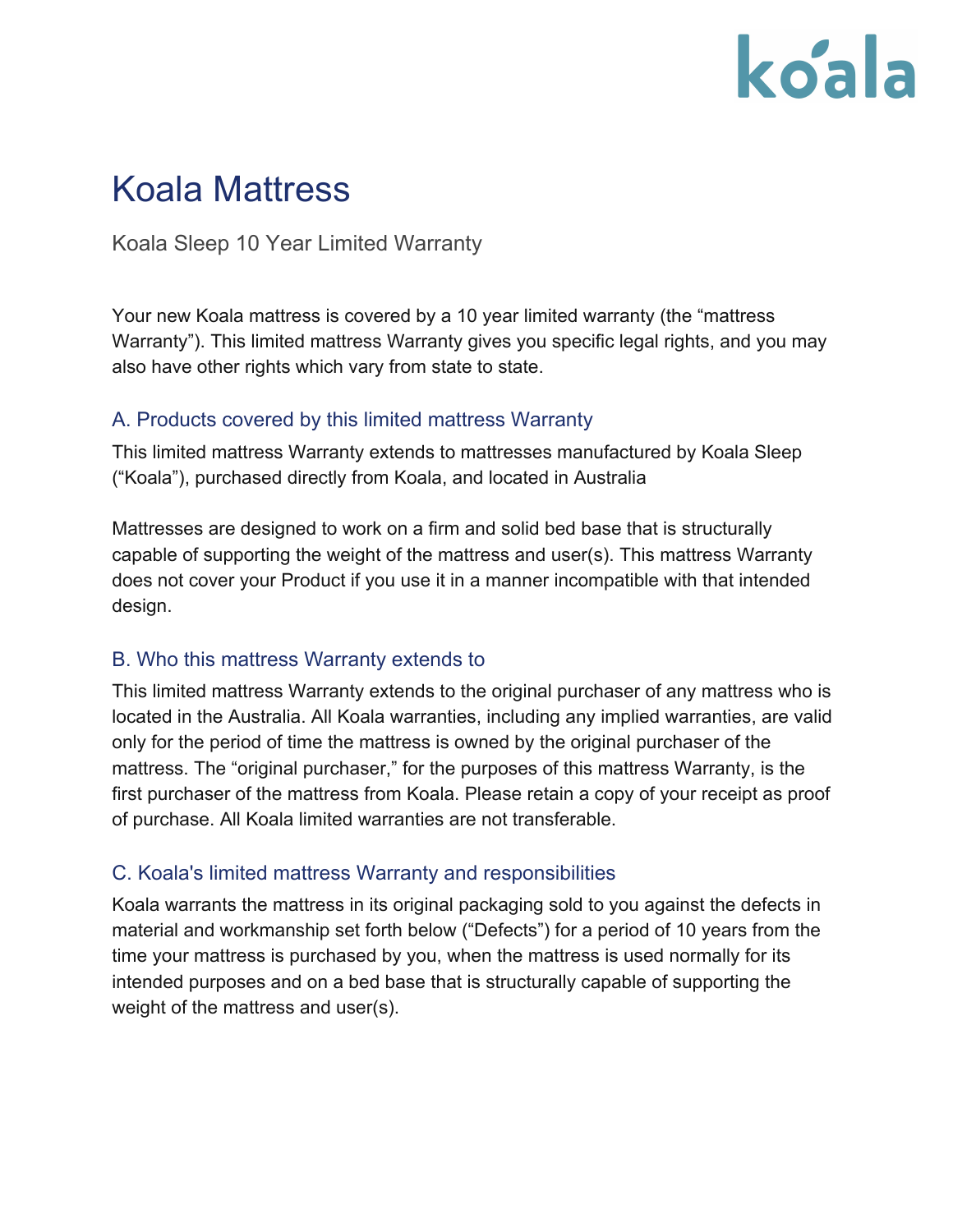# koala

#### D. What this limited mattress Warranty covers

This limited mattress Warranty applies to the following Defects:

- Deterioration causing the mattress to have a visible indentation greater than 2.5 centimeters that is not associated with an indentation or sag which results from use of an improper or unsupportive foundation or adjustable bed base. Normal wear requires that a mattress be continuously supported by a matching foundation or adjustable bed base with a proper bed frame sufficient to support the collective weight of the mattress and foundation.
- Any physical flaw in the mattress that causes the foam material to split or crack, despite normal usage and proper handling.
- Any manufacturing defect in the zipper assembly of the mattress Cover.

This limited mattress Warranty does not cover the following:

- A normal increase in softness of the foam pressure-relieving material which does not affect the pressure-relieving qualities of the mattress.
- Comfort preference.
- Physical abuse or damage to the structure and/or cover material, including but not limited to, burns, cuts, tears, liquid damage, or stains; provided, that the defect is caused by such abuse or damage.
- Any mattress (whether manufactured by Koala or not) sold by resellers who are not authorized retailers.
- mattresses sold "as-is", "preconditioned", "reconditioned", "used", "comfort return", "returned", "previously owned", or any other similar wording indicating that the mattress is not "new" or of "first quality", or has previously been purchased or used by another consumer.

In the event of a Defect, Koala's sole and exclusive liability and your sole remedy under this limited mattress Warranty will be, at Koala's option, to provide a replacement mattress or mattress Cover, subject to your fulfillment of "Your Responsibilities" below. Replacement mattress Covers may be provided in a color different from the mattress Cover you originally purchased.